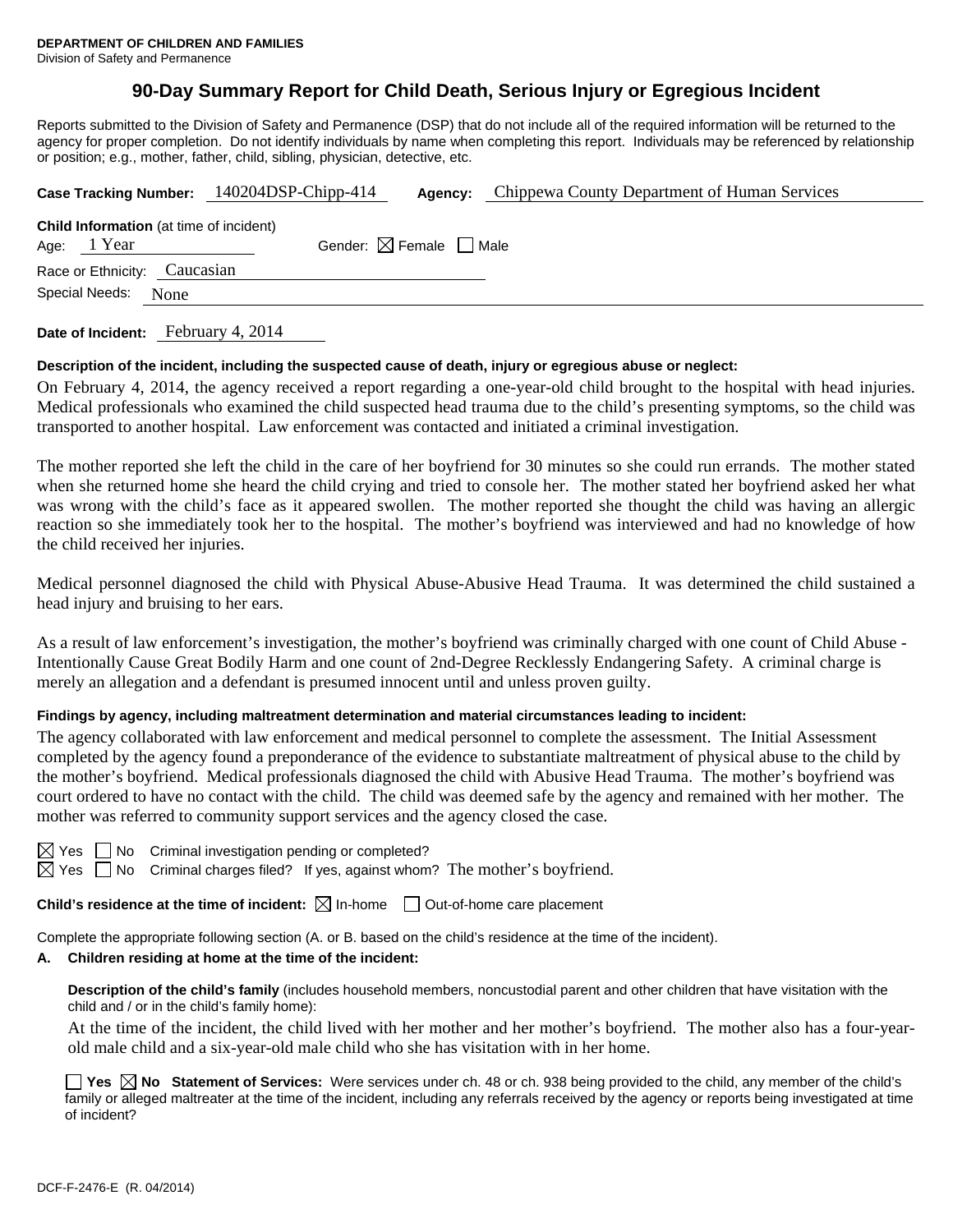**If "Yes", briefly describe the type of services, date(s) of last contact between agency and recipient(s) of those services, and the person(s) receiving those services:** 

N/A

**Summary of all involvement in services as adults under ch. 48 or ch. 938 by child's parents or alleged maltreater in the previous five years:** (Does not include the current incident.) N/A

**Summary of actions taken by the agency under ch. 48, including any investigation of a report or referrals to services involving the child, any member of the child's family living in this household and the child's parents and alleged maltreater.** (Does not include the current incident.)

(Note: Screened out reports listed in this section may include only the date of the report, screening decision, and if a referral to services occurred at Access. Reports that do not constitute a reasonable suspicion of maltreatment or a reason to believe that the child is threatened with harm are not required to be screened in for an initial assessment, and no further action is required by the agency.)

On November 27, 2012, the agency screened-in a CPS Report alleging physical abuse to a three-year-old male child by the mother. An assessment was completed by the agency and the allegation of physical abuse was unsubstantiated and the child was deemed safe. The family was referred to community services and the case was closed in initial assessment.

## **Summary of any investigation involving the child, any member of the child's family and alleged maltreater conducted under ch. 48 and any services provided to the child and child's family since the date of the incident:**

The agency collaborated with law enforcement and medical personnel to complete the assessment. The Initial Assessment completed by the agency found a preponderance of the evidence to substantiate maltreatment of physical abuse to the child by the mother's boyfriend. Medical professionals diagnosed the child with Abusive Head Trauma. The mother's boyfriend was court ordered to have no contact with the child. The child was deemed safe by the agency and remained with her mother. The mother was referred to community support services and the agency closed the case.

## **B. Children residing in out-of-home care (OHC) placement at time of incident:**

### **Description of the OHC placement and basis for decision to place child there:** N/A

# **Description of all other persons residing in the OHC placement home:**

N/A

**Licensing history:** Including type of license, duration of license, summary of any violations by licensee or an employee of licensee or other actions that constitute a substantial failure to protect and promote the welfare of the child. N/A

## **Summary of any actions taken by agency in response to the incident:** (Check all that apply.)

| $\boxtimes$ | Screening of Access report                           | Attempted or successful reunification             |
|-------------|------------------------------------------------------|---------------------------------------------------|
| X           | Protective plan implemented                          | Referral to services                              |
|             | Initial assessment conducted                         | <b>Transportation assistance</b>                  |
|             | Safety plan implemented                              | Collaboration with law enforcement                |
|             | Temporary physical custody of child                  | Collaboration with medical professionals          |
|             | Petitioned for court order / CHIPS (child in need of | Supervised visitation                             |
|             | protection or services)                              | Case remains open for services                    |
|             | Placement into foster home                           | Case closed by agency                             |
|             | <b>Placement with relatives</b>                      | Initiated efforts to address or enhance community |
|             | Ongoing Services case management                     | collaboration on CA/N cases                       |
|             |                                                      | Other (describe):                                 |